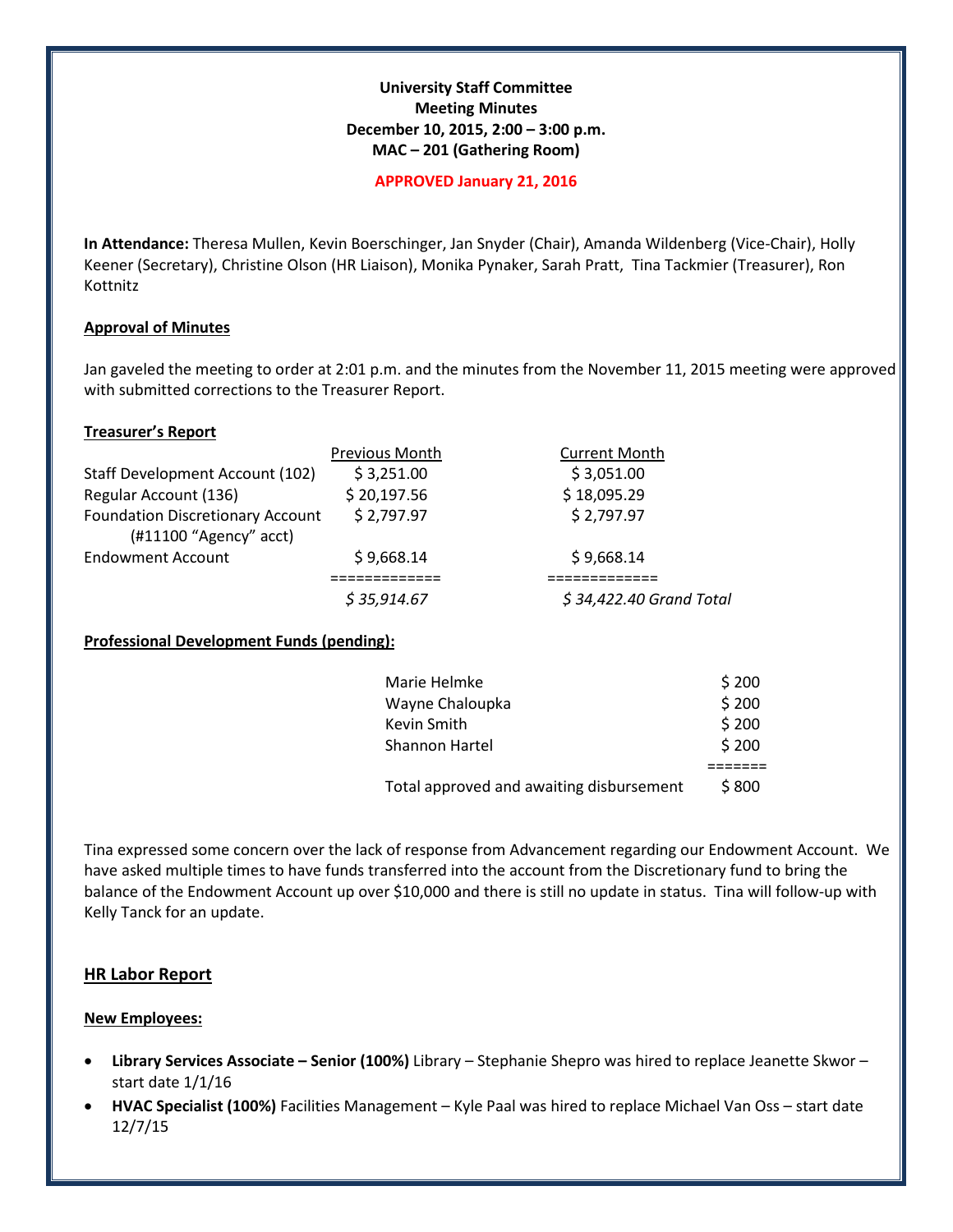### **Positions Being Recruited:**

- **Library Services Assistant – Advanced (70%)** Library (Archives) to replace Wendy Guerra
- **Facilities Maintenance Specialist – Advanced** Facilities Management to replace Jay Rickaby
- **Financial Specialist – Senior** Purchasing to replace Robin Kepler
- **Custodian (First Shift)** Operations to replace Javier Martinez
- **Custodian (Second Shift)** Operations to replace Daniel Bos

## **Vacant Positions:**

- **Program Assistant:** Chancellors Office. Incumbent: Rebecca Ouradnik.
- **University Services Program Associate:** University Advancement. Incumbent: Elizabeth Teubert
- **Electronic Technician Media Intermediate (100%)** Academic Technology Services. Incumbent: Ron Kottnitz.

### **Other updates:**

- Work continues with the USC and ASC on the handbook updates and code of conduct. The Title Change policy was finalized today.
- Christine and Jan asked for input on where the policies should reside on SharePoint. It was agreed that Monika would create a link that points to a "Landing Page" for the UPS policies on the University Staff SharePoint site.
- Emeritus Status A question was asked regarding Emeritus status and the procedure for awarding status. The group would like to know why University Staff are not eligible for the status upon retirement. Holly agreed to discuss the policy and procedures with Steve Meyer and report back to the group.

## **University Staff Committee Reports**

- **Election Committee**  Since Cheryl Pieper was not able to be at this meeting, Holly distributed a proposed Spring Election timeline and will make sure Cheryl receives the information as well. Based on the timing of the ASC and Faculty elections, Holly urged the group to move the election process earlier in the spring semester so that it can be coordinated with the other governance groups. Holly will ask Cheryl to call the Election Committee together to meet as soon as possible so they can work on preparing the Interest Survey for distribution in early February. Jan will also suggest to the Professional Development Committee that we schedule a date for the Spring Assembly as soon as possible.
- **Personnel Committee** Waiting for handbook revisions. Otherwise no update.
- **Professional Development Committee** The committee is working on scheduling joint ASC/USC sessions one per month. Speakers are already scheduled for January (Public Safety), February (Liysa Callsen), and April (Randy Fox). They are still working on a March session.
- **UW University Staff Rep Meeting** Ron was there. Weather was nice. Lunch was good. … When pressed by Monika for a few more details, Ron indicated that they had discussed the progress being made by the Tenure Task Force and had been given a few legislation updates. They also talked about the results of the Strategic Planning listening sessions and were allowed to vote on what they thought should be the major themes. They will discuss results in January.